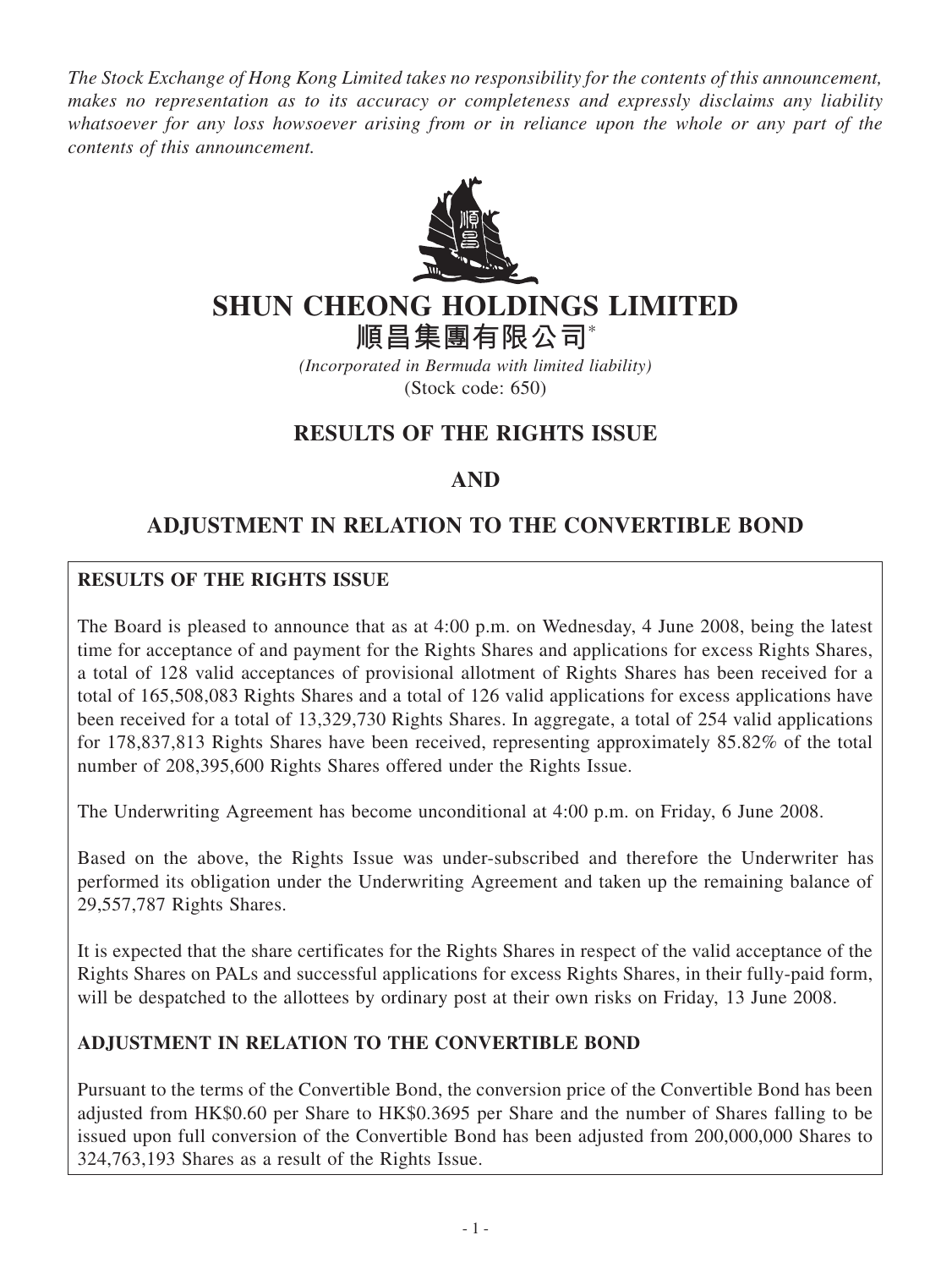Reference is made to the prospectus dated 20 May 2008 issued by Shun Cheong Holdings Limited (the "Company") in relation to the Rights Issue (the "Prospectus"). Capitalized terms used herein shall have the same meanings as those defined in the Prospectus unless the context requires otherwise.

#### **RESULTS OF THE RIGHTS ISSUE**

The Board is pleased to announce that as at 4:00 p.m. on Wednesday, 4 June 2008, being the latest time for acceptance of and payment for the Rights Shares and applications for the excess Rights Shares, a total of 128 valid acceptances of provisional allotment of Rights Shares have been received for a total of 165,508,083 Rights Shares and a total of 126 valid applications for excess applications have been received for a total of 13,329,730 Rights Shares. In aggregate, a total of 254 valid applications for 178,837,813 Rights Shares have been received, representing approximately 85.82% of the total number of 208,395,600 Rights Shares offered under the Rights Issue.

Pursuant to the Underwriting Agreement, Upsky has undertaken 105,267,373 Rights Shares, being the rights entitlement which will be provisionally allotted to it as the holder of 70,178,249 Shares under the Rights Issue.

All the conditions precedent set out in the Underwriting Agreement have been fulfilled and the Underwriting Agreement has not been terminated in accordance with its terms and conditions. Accordingly, the Underwriting Agreement has become unconditional at 4:00 p.m. on Friday, 6 June 2008.

Based on the above, the Rights Issue was under-subscribed and therefore the Underwriter has performed its obligation under the Underwriting Agreement and taken up the remaining balance of 29,557,787 Rights Shares.

#### **EXCESS RIGHTS SHARES**

Regarding the 126 valid applications for the Rights Shares under the EAFs, the Directors have resolved to allot, from among the 42,887,517 Rights Shares not applied for under PALs, to the applicants of the excess Rights Shares.

#### **SHAREHOLDING STRUCTURE OF THE COMPANY**

The following is a summary of the shareholding structure of the Company immediately before and after completion of the Rights Issues:

|                            | <b>Immediately before</b><br>completion of<br>the Rights Issue |        | <b>Immediately after</b><br>completion of<br>the Rights Issue |        |
|----------------------------|----------------------------------------------------------------|--------|---------------------------------------------------------------|--------|
|                            | Number of                                                      |        | Number of                                                     |        |
|                            | <b>Shares</b>                                                  | (%)    | <b>Shares</b>                                                 | $(\%)$ |
| Upsky                      | 70,178,249                                                     | 50.51  | 205,003,409                                                   | 59.02  |
| <b>Public Shareholders</b> | 68,752,151                                                     | 49.49  | 142,322,591                                                   | 40.98  |
| <b>Total</b>               | 138,930,400                                                    | 100.00 | 347,326,000                                                   | 100.00 |